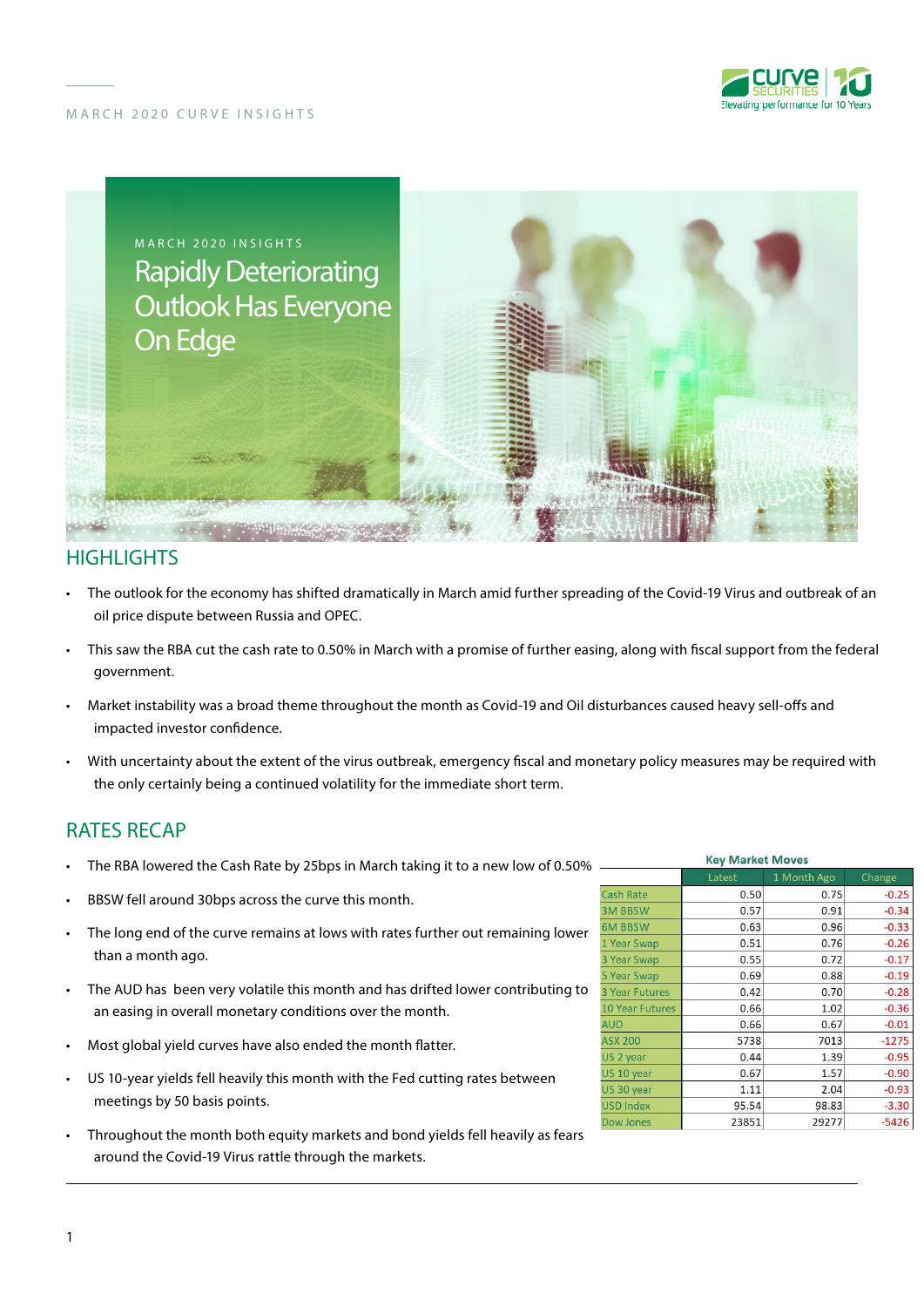# Rapidly Deteriorating Outlook Has Everyone On Edge

A day is a long time in politics, a month can be an eternity in markets impacted by the spread of a pandemic virus – COVID-19.

With equities making all-time highs just last month and traders under reacting to the spread of the virus outside of China, we've seen a lurch in the type of fear and panic moves not seen since the 1987 crash. Adding to the mix are households that are genuinely scared about the impact of the virus on themselves, their health, and that of their families and this has culminated in a funk in markets. This then feeds on further business and household fear, which results in economies in Australia and across the globe moving from stall speed to an increased chance of an outright recession.

### Stall Speed

If we wind back just a couple of months, the global and Australian economy were already approaching stall speed. The data for the fourth quarter saw GDP slow or even go backwards in a number of regions. The US and Australian economies grew 0.5% for the quarter. However the contribution of consumers to growth continues to fade.

In other regions growth rates were even weaker. The European economy grew by 0.1% for the second consecutive quarter as their biggest growth engine continues to stall. The German economy, one heavily reliant on value added manufacturing in the global supply chain, hasn't grown in three quarters. Meanwhile the Japanese economy contracted 1.8% over the 4th quarter with the drop exasperated by another consumption tax hike.

This isn't the strongest backdrop given we have already seen some central banks, such as the RBA and Federal Reserve in the US, easing monetary policy. With little room for central banks to move further, the global economy was always at risk from an 'event', economic or otherwise.

### Unexpected Event(s)

Before Coronavirus was even on the radar, Australia was already battling an event of its own that would have significant ramifications. A severe bushfire season raged across much of Australia causing a significant impact on local regions as well as the national economy.

As news spread around the world, tourism operators were already seeing a fall in demand as holiday makers cancelled trips and shunned Australia for other destinations. That cost was on top of the direct impact that the fires had on those who lost property and local areas that were isolated and cut off from the rest of the Australian economy.

We then saw the emergence of the Coronavirus. What started as an isolated health crisis in China has morphed into a global issue as the virus has spread. It is hard to grasp the enormity of the situation and where it could be headed, as concrete data encompassing testing, case numbers, deaths and recoveries is hard to come by. It is that uncertainty causing the issue and fueling the behavioural response that we are seeing at all levels; Government/Central Bank/ Regulators, Corporations and consumers.



### Economic Implications

Beyond the unpredictability of the Coronavirus is even more uncertainty over the economic implications it will have. The reaction to the virus and its spread so far is going to cause a number of issues.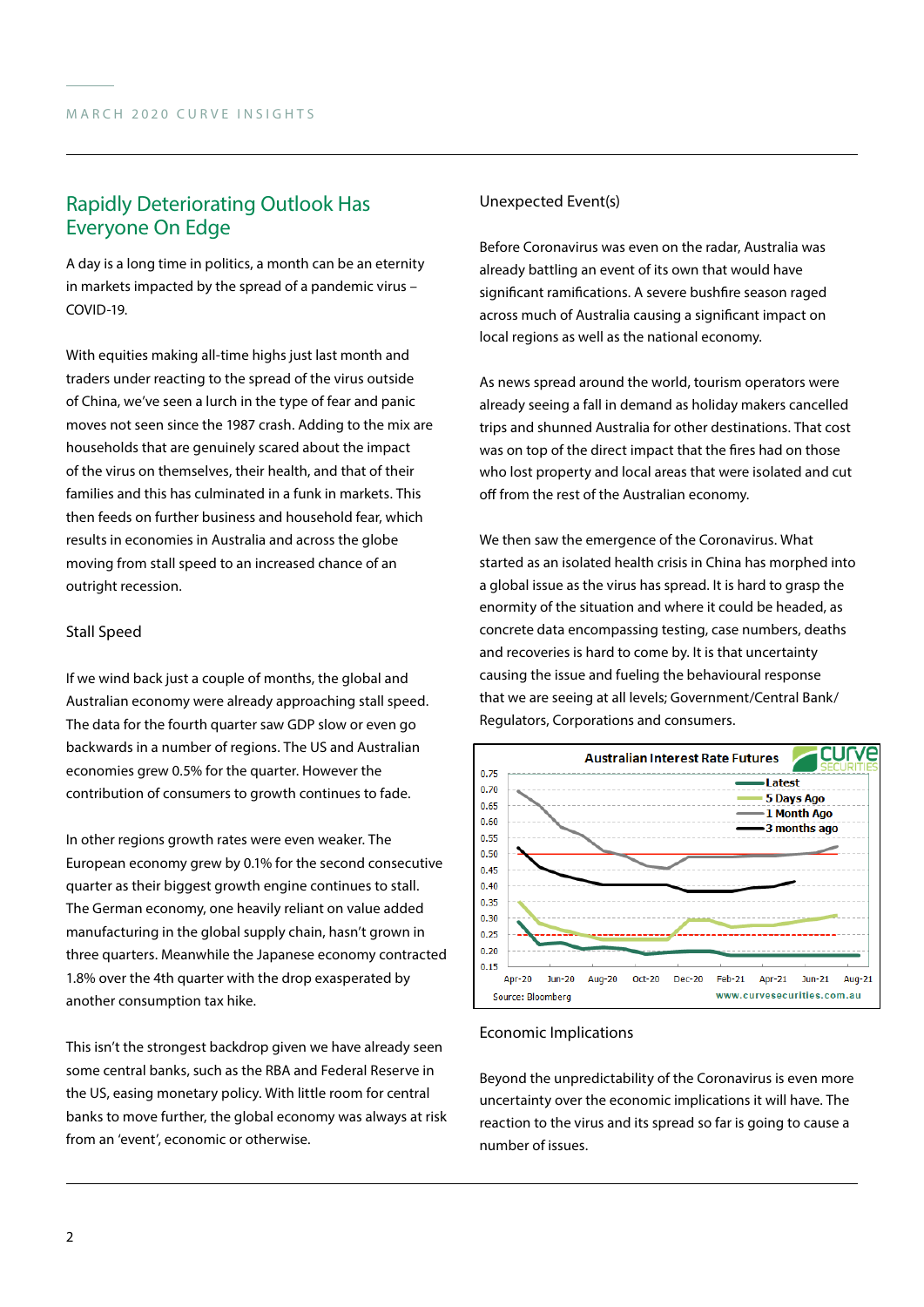Efforts to contain the spread through quarantine measures is and will continue to have an impact on supply chains. This is most acute in China. However Italy has now locked down one quarter of the population in its highest effected areas. These areas account for roughly 20% of their economy.

Then there is the obvious demand side impacts. Along with lockdowns, governments are also increasing crackdowns on travel from those most affected areas. Every inbound passenger entering Australia is being scrutinised on entry. Other governments are forcing the cancellation of mass gathering events in an attempt to slow the spread. Many companies are also following suit. Large multinationals such as Nestle are grounding their entire workforce of around 270,000 people. In the US, Banking giant Wells Fargo has suspended all domestic travel for its 300,000 workers. Apple has encouraged workers at its global offices to work remotely where possible. Other companies will follow suit not wanting to be left responsible for compromising their workforces safety.

There are obvious impacts that stem directly from these actions. The tourism industry will be acutely affected including airlines, hotels and tourism operators. It quickly waterfalls from there with ground transport operators, restaurants and suppliers then seeing a fall in activity.You can quickly then imagine the impact on city and town centers with cafes and retailers then being impacted as foot traffic declines with more people working from home. The list goes on.

#### Market Amplification

Then there is the role that markets play. Markets hate uncertainty and unpredictability and when they react it is usually swift and severe. Central banks launched a week ago what seemed to be co-ordinated action. We saw rate cuts from the RBA, US Federal Reserve and Bank of Canada with assurances from the BoJ and ECB that they too are ready to act.

Actions and reassurances from central banks has done little to calm markets.



Equities are unwinding massive gains driven by loose monetary policy while the moves to safer assets such as fixed income has seen yield curves collapse.

Further complicating the financial market backdrop was a fallout at the OPEC meeting at the weekend. The extended group, that included Russia, failed to agree on production cuts that were designed to support the price of oil that has been falling on concerns over demand. Ironically, the failure to come to an agreement has seen the Saudi's launch in effect a price war which saw the price of oil fall 24% at the open on Monday.

Moves of this magnitude that we are seeing across multiple markets and asset classes causes issues in and of their own. As we saw during the GFC over a decade ago, while the Sub-Prime bubble bursting saw an initial economic impact, it quickly was dwarfed by the financial market impact both in the US and around the globe. The present danger is that the financial and economic impacts we are seeing morph into something far more significant as second and third round implication come into play.

#### Depth and Breadth Unknown

One of the big reasons that we have seen the reactions we have from Governments, Corporations, Consumers and Markets is that there are so many unknowns. Going into this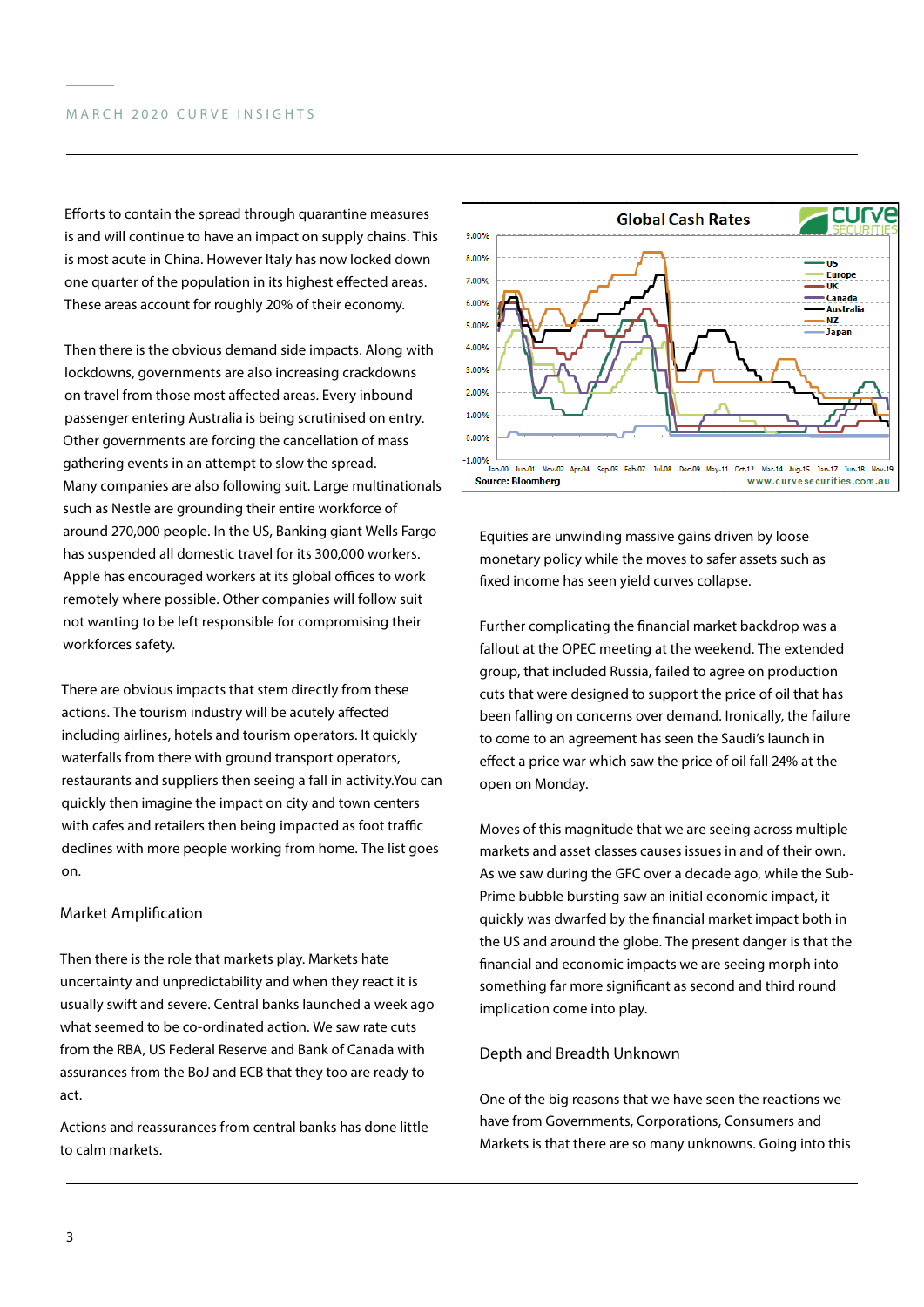current situation, the global backdrop was very different to what would be considered normal. Policy rates were around record lows, many markets were around all time highs and a number of economies were already under pressure.

It is too early to know how this may play out. A lot will come down to how long it takes for the Coronavirus situation to work through. It could be that what we are seeing at the moment will continue until the fear around it subsides. The longer it continues, the more that will be known about it. The more that is known about it, the better the actions that can be taken to manage it. The longer it goes, presumably, the closer we will be to a vaccine to help deal with it.

For now though, we can only speculate about how deep the impact from the current events will be and how long they will last.

### Support is Coming

The RBA has already taken some action in order to support the economy as it deals with the economic fallout from the current events it is dealing with it. They have said they stand ready to ease policy further and the markets expects them to.

In addition to monetary support, fiscal support is expected to follow. The government has said they are working on a stimulus package to help the economy through this difficult period. It is expected to focus its efforts on keeping people in work rather than handing out cash to households. As opposed to the GFC, this isn't just a demand problem. There is no guarantee that it would be spent. If anything, recent behaviour of households suggest that it would be saved.

Job losses are the biggest risk that the Australian economy faces right now. If the current downturn that is upon us drives up unemployment at a time that consumption is already weak, it will have serious ramifications for the Australian economy.

### The Outlook

While people are worried about their health, more money in their pocket won't necessarily be enough incentive for them to spend. Fears stemming from the virus means that 'survival instinct' driven behaviour will offset any support measures in the short term.

As such, monetary and fiscal support is unlikely to have as much impact at it usually would. What we need to remember is that the storm will pass eventually. Given the monetary and fiscal settings that will be in place, it should sow the seeds for a robust recovery once it does come.

For now it is a case of waiting, watching, acting rationally and positioning your business or personal situation as best to weather the current storm.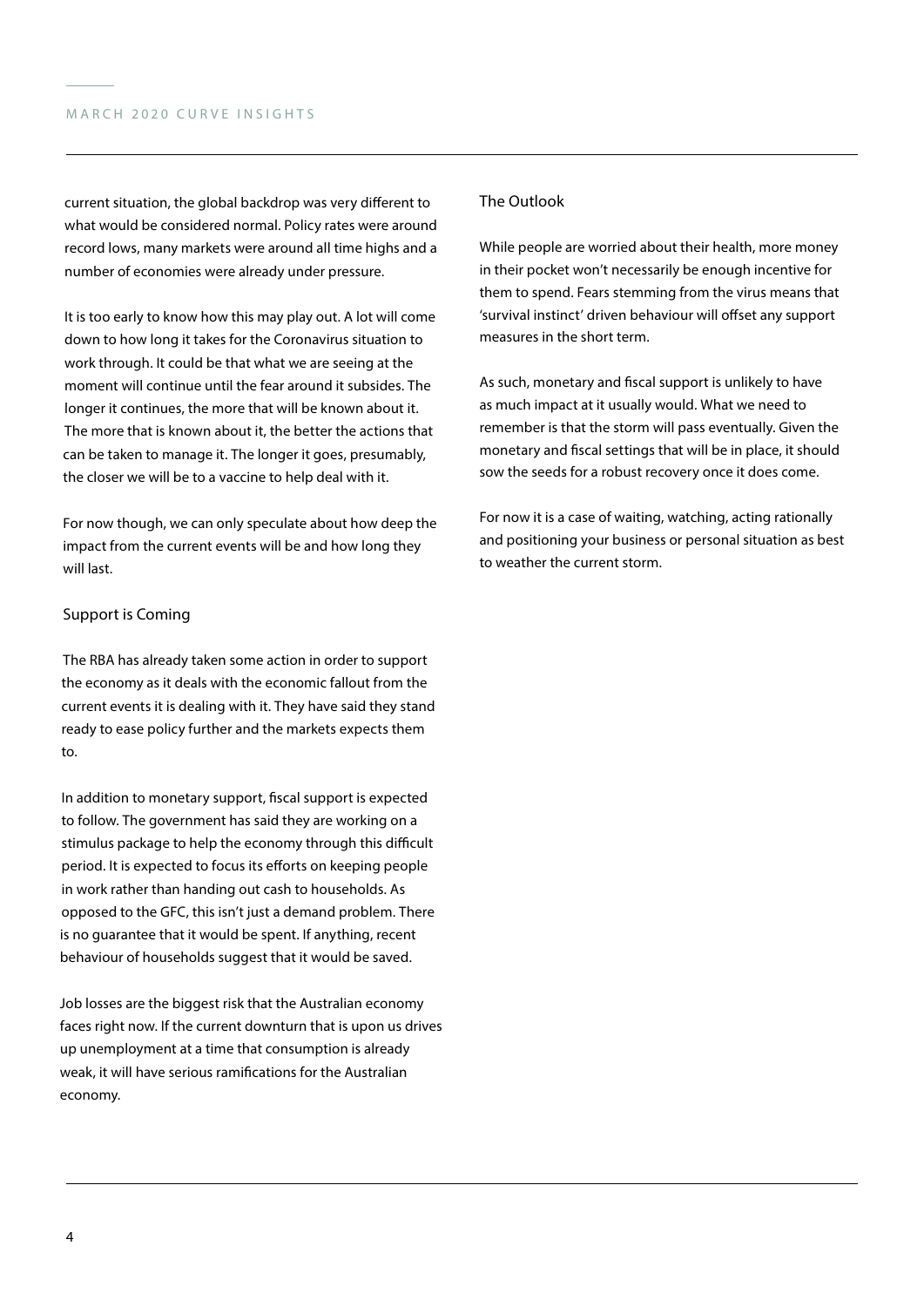# Outlook for interest rates

The events of the past month have materially changed the outlook for the economy and interest rates. After pointing to a 'gentle turning point' in their Quarterly Statement on Monetary Policy a month earlier, the RBA cut the cash rate a further 25bp to 0.5% at their March Board meeting.

Risks to the outlook were already skewed to the downside, even before the spread of the Covid-19 aggressively to the rest of the globe. Markets expect there is more to come. Current market pricing almost has a cut fully priced for the RBA's April Board meeting. If not then, it will certainly follow when the RBA meets in May.

First the bush fire and now the impact of the global spread of the virus is expected to hit the Australian economy hard. A negative quarter of growth in Q1 is now expected with the chance of Australia's first recession since 1991 now highly likely.

As a result, it is now expected we will see the cash rate at 0.25% for the foreseeable future. It also means that the RBA could be set to look at unconventional policy measures to further easy policy should the situation warrant it.

At this point it will be questionable as to whether or not yield curve control, as the RBA put it, will have a material impact on the economy. Government bond yields, which would be the target of further action, by the RBA, have already fallen to extremely low levels.



The Commonwealth government bond curve is currently sitting below 0.5% all the way out to 7 years already.

Yield curve control is designed to bring down the risk free rate in order to pull other rates down. This is supposed to in turn lower the funding costs of the banks, which is then supposed to be passed on as lower borrowing rates to mortgage holders.

Given the dislocation we are seeing in markets at present as fear of uncertainty reigns, the impact of yield curve control could be largely moot in this environment. So for now we are likely to see the RBA cut the cash rate again at their next meeting and then wait to assess if unconventional measures are warranted.